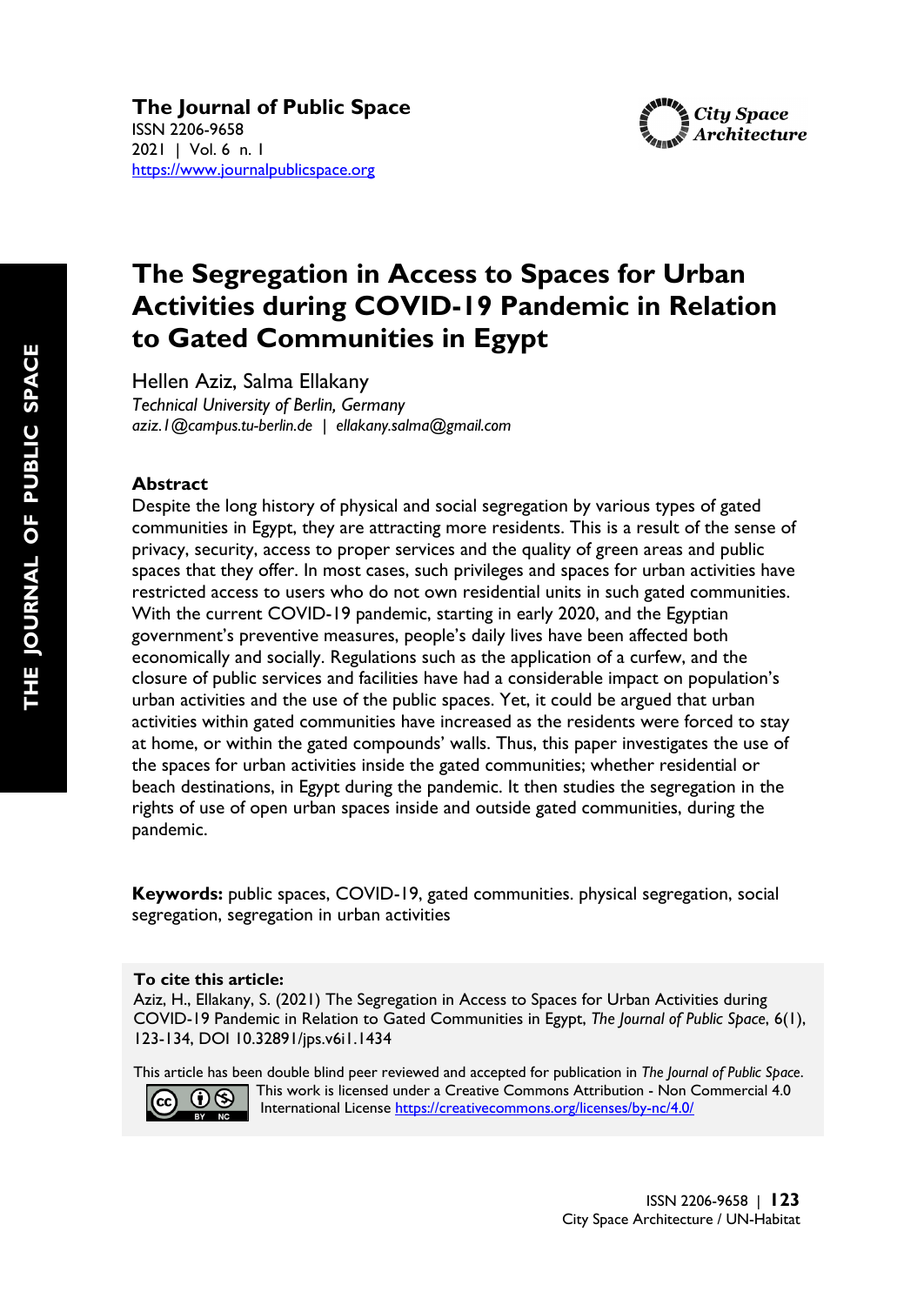#### **Introduction**

In early 2020, COVID-19 pandemic started to spread from China to all over the world, with increased cases in Egypt starting February 2020 (Gomaa, 2020). Similar to impacting the economy, the virus has impacted social interactions, as well as movements. Following the World Health Organizations' recommendations of physical distancing and limited use of public spaces, Egypt started taking different measures to apply physical distancing across the country aiming to limit the number of cases during the earlier stages of the outbreak in Egypt. Such measures included strict regulations affecting the access to services, the hours of free movement and access to the beachfronts around the country. Consequently, impacting the use of the citizens to public spaces and their daily lives in general. The urban segregation in Cairo as a result of increasing the development of gated communities, has had a clear impact on the accessibility of the different social groups to urban activities. The segregation between the Upper class and low-class citizens is reflected physically through fences, gates and the limited access of 'private public space' or 'privatized' beachfronts within such gated communities. It could be argued that COVID-19 has resulted in magnified segregation as a result of the variation in the accessibility to spaces for urban activities and the variation of adherence to physical distancing measures inside gated communities compared to their surroundings.

#### **Methodology**

This paper aims to study and analyse the segregation in the residents' access to spaces for urban activities in Egypt during COVID-19 pandemic. It studies the latter's relation with the restrictions in accessibility of private public spaces in gated communities and the adherence of the private gated communities and their residents to governmental measures. First, desktop research on the concept of the Egyptian gated communities was conducted. In addition, Egyptian laws regarding the right of the public to use private 'public' spaces and privatized beachfronts inside gated communities were reviewed. Second, direct observations on the use of green spaces and beaches in gated communities were used to understand the gated community's management and residents' responses to the government's measures, however this research has some limitation in the illustrations and photos as the paper was written post lockdown period. Furthermore, an online questionnaire was designed and shared on social media platforms, mostly targeting gated community residents, visitors and owners. With 57 responses, the questions aimed to understanding the people's behaviours during the pandemic in the residential gated communities, mainly in Cairo, as well as sea fronted gated communities along the Mediterranean Sea and the Red Sea.

## **1. Gated Communities**

#### *1.1 Defining gated communities*

Bődy (1997) stated the classical definition of the gated community as a group of houses with an inner network of streets, surrounded by fences with closed gates. Such fences and gates reflect the search for safety and the aim to prevent, limit or address "crime, traffic, loss of sense of community, and fear of mixing" (Shouse and Silverman, 1999). So, such fences and gates create a segregation between what is inside and what is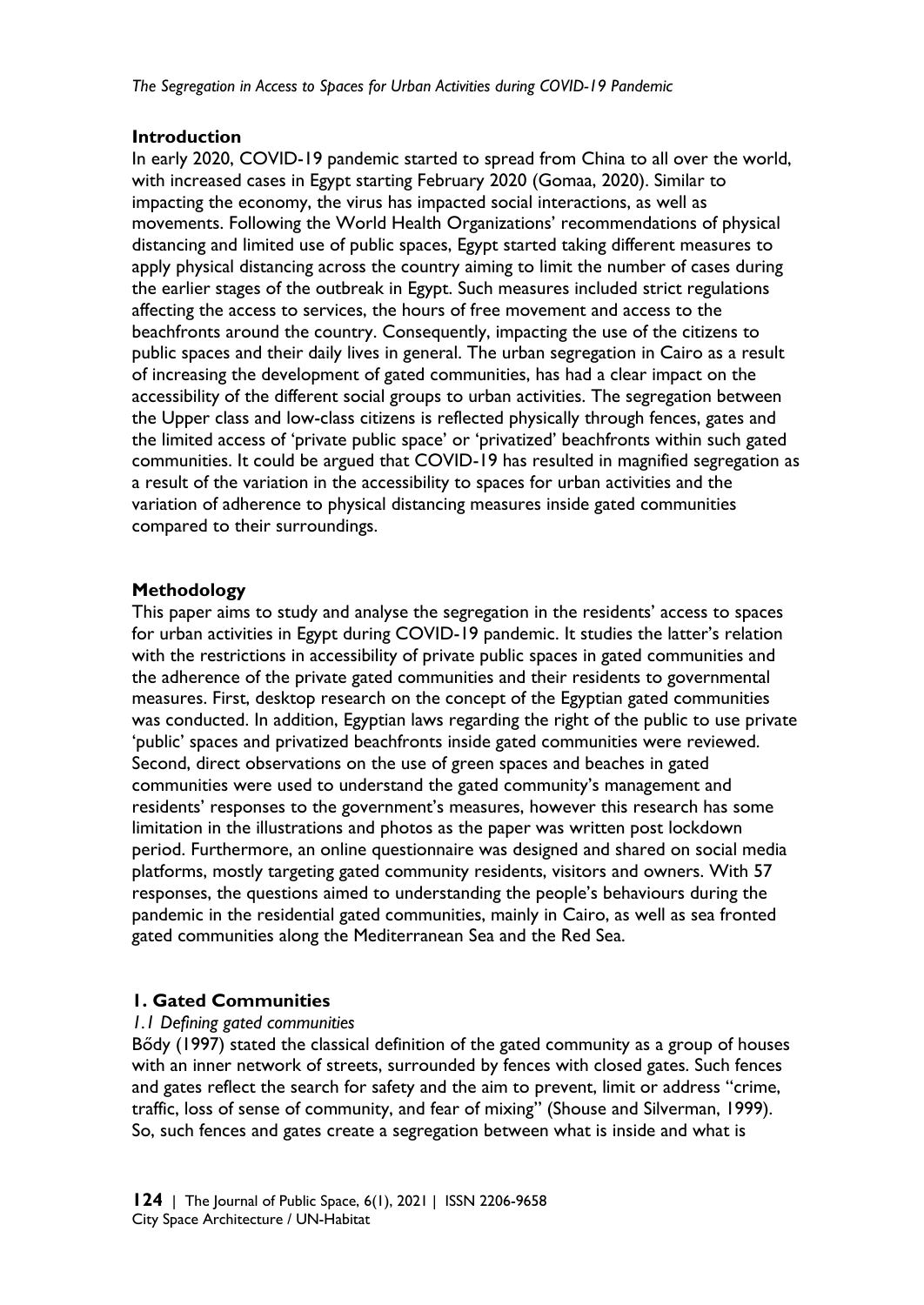outside, limiting the access of the public to the network of private properties that could include shared facilities and open spaces.

#### *1.2 Gated communities in Egypt*

In the late 20 century and the early 21st century, Egypt witnessed an increase of the gated communities in Cairo as a reflection of the rise of neoliberalism (Marafi, 2011). The former president Mubarak's government aimed to decentralize the city of Cairo, with strategies to use huge suburban communities to attract the elite from the crowded city centre to luxurious suburban communities. Policies regarding the use of desert land aimed to attract Egyptian and foreign private investors to invest in the real estate sector in Egypt (Marafi, 2011). However, the gated communities created physical and social segregation and have increased the gap between social classes (Murphy, 2010). Since 1994, the number of these gated communities has significantly increased, and the number of deluxe residential units have exceeded the market's capacities (Denis, 2006). Gated compounds in the extensions of the main urban cities such as Cairo, aim to attract permanent residents who would use their rented or owned units for the whole year. Such compounds are considered part of the New Urban Communities projects. On the other hand, gated compounds as part of touristic development projects could be considered temporary destinations and are usually sea fronted. Examples include gated compounds in Ain Sokhna by the Red Sea or the North Coast by the Mediterranean Sea, which provide private beach access for their owners. There is also a mixed type, such as the case of El Gouna by the Red Sea that combine between users who live and others who are temporary users.

#### *1.3 Public space and public private space*

Public spaces could be defined as "inclusive spaces that all people are free to use without consent or justification, thus exercising their citizenship rights" (Attia, 2011). Regardless of their typology, for instance whether they are green or not, they have a strong role on the wellbeing of the social and psychological wellbeing of citizens. However, similar to other developing countries, access to public spaces has been a rising concern in Egypt (Attia, 2011). In fact, new forms of privatized public spaces have evolved with the increase in gated communities. Private public spaces could be defined as shared inclusive spaces for residents of a certain gated community being within the fences of the latter. Whereas based on the limitations of access to the gated community, the access to such private public spaces is limited or not to the general public.

## *1.4 Gated Communities' attractiveness to residents*

The number of residents that attracted to gated communities increased due to the promise of a better quality of life. It is represented in the well maintained and managed facilities and services including infrastructure, schools, sports clubs, in addition to the access to open public spaces as well as the extensive green and pedestrian areas. According to the conducted online questionnaire, 70% of the residents of gated communities responded that they chose to live there to access quality public spaces and green areas and 60% responded that the decreased pollution in gated communities is a key factor. 54% of the respondents also chose access to proper services and 40.5%: having better status. Furthermore, 65% and 51% responded that they chose to live in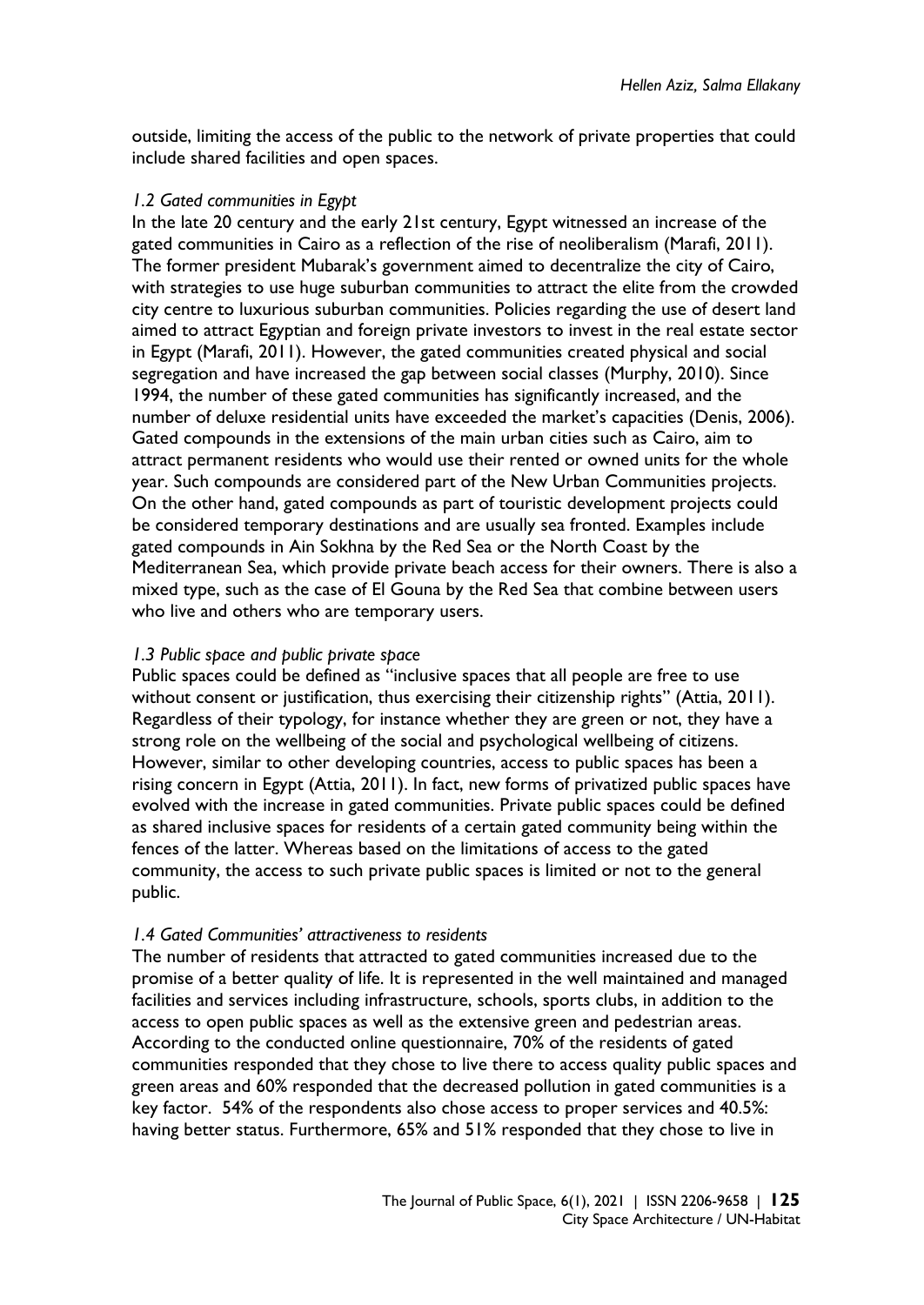gated communities for their sense of privacy and sense of safety, respectively. This could be analysed to be a result of having gates and fences separating the residents from 'outsiders' as well as additional security measures that vary between different gated communities from security checkpoints to using cameras and advanced data centres to monitor movement<sup>[1](#page-3-0)</sup>.

## *1.5 Legal Classification of gated communities in Egypt*

According to the law, based on the purpose of the project whether to develop new urban communities or touristic development projects, the plots are allocated to managing governmental agencies that have the right to manage, exploit or transact the allocated land following their defined purpose. First, for touristic development projects the TDA, The Tourism Development Authority, is considered the managing agency with full ownership rights in coordination with the Ministry of Defense. For new urban communities NUCA, New Urban Communities Authority, is the agency in charge. Each authority operates using a separate budget from other governmental bodies and has the right to transform such private state property to become private property through allocation or transaction to investors.

## *1.6 The rights of access in gated communities*

Gated communities vary in how they permit different users to access their facilities. Semi-gated communities such as El Rehab and Madinaty allow non-residents as well as 'random' visitors to enter and use their facilities including commercial zones, private services and some of the spaces for urban activities such as open green areas. Completely 'private' gated communities in Greater Cairo include Qatamiya Heights, Beverly Hills, Palm Hills and Dreamland (Denis, 2006) and sea front compounds include Marassi or Hacienda in the North Coast. The right of access of the users is segmented in those compounds based on ownership status of units as only residents with owner cards and limited pre-authorized visitors are permitted in (Ellakany, 2020). This limits the access of non-residents to spaces for urban activities, whether green spaces or beachfronts.

Legally, it is hard to identify the right of access of citizens in residential gated communities that are considered part of new urban development communities. This is due to the conditions of allocation of the land plots by NUCA to investors that move the responsibility of infrastructure provision to private investors and developers. For instance, the investors or developers of such gated communities are responsible to build the internal road networks, green spaces and pedestrian areas. The costs of the latter are covered by the higher price per meter and the service fees paid by the individual units' owners. This could be viewed as a change of public ownership of the roads to a shared ownership of the residents, managed by the gated communities' developers.

Yet, in the case of touristic developments by the beachfront, the violation to public rights is clearer. Procedures of touristic development projects follow the Prime Minister's decree no. 2908 for the year 1995, following law no. 7 for the year 1991. The TDA has the right to develop the land by itself or through investors who could buy or rent or Usufruct the land plots, with a limitation of 25 years in the case of rent or

<span id="page-3-0"></span> $<sup>1</sup>$  Nassrat, S. (2020): a resident in gated community, an interview conducted by Ellakany.</sup>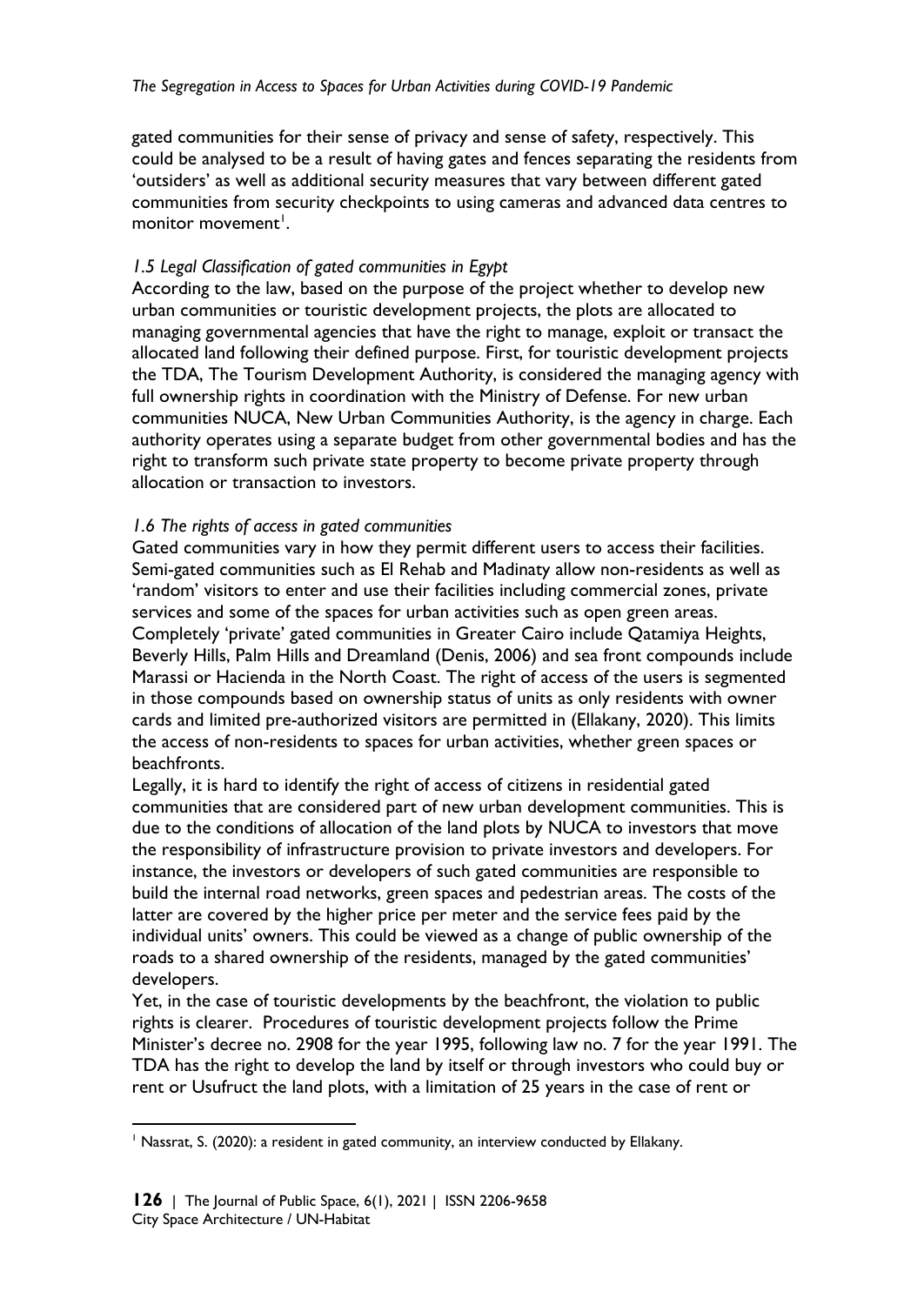Usufruct (Egyptian Gazette: Prime Minister's decree no. 2908 Sections 2-4, 1995). Regardless of the scale of the development project, it is clear in section 8 and section 4 that the land plot sizes are defined and calculated excluding the beachfronts (Official Gazette, 1995). This means that the compounds and resorts along the sea are not permitted to hinder any citizen from using the beachfront attached, except for the facilities built by the compound or the resort (Shorouk, 2019). In fact, beachfronts are considered a public property and according to the Civil Code section 919 (Egyptian Gazette, 1948), the land of the sea is a public state property that cannot be exploited. Furthermore, section 1023 of the Civil Code (Egyptian Gazette, 1948) states that the owner of the land does not have the right to create any obstacles to hinder the benefit of its neighbouring owner. Thus citizens should have the right to access such beaches, and the right of passage through the gated communities if it this is the only path to access the beach.

## **2. Access to Spaces for Urban Activities during the COVID 19 pandemic**

According to direct observations and the conducted online survey, there was a clear segregation in both the application and the adherence to the Egyptian state's COVID-19 preventive measures. This created a variance in accessibility of spaces for urban activities between higher and lower income residents: residents who own units in gated communities and outsiders.

#### *2.1 The Egyptian measures towards the COVID-19 pandemic*

Although the first case of COVID-19 carrier in Egypt was discovered on 14th February 2020 (Gomaa, 2020). The government started to take actions on 10th March by cancelling all the events which gather people on a large scale such as musical parties, exhibitions...etc. Moreover, it announced further measures, on the 24th of March, including a curfew from 7:00pm to 6:00am, the closure of the shops from 5:00pm and their closure during weekends, except for supermarkets and pharmacies (Prime Minister, 2020). Furthermore, the government issued the decision to close all the sports clubs and the gymnasium centres, the restaurants and the cafes with delivery permittivity.

In addition, due to the photos and videos shared on social media of the crowded beaches, on 28th of March, the local development ministry announced the closure of all the beaches in all the governorates (Cairo Scene, 2020) (El Fasla, 2020) which meant that all citizens were not allowed to sit by the beaches or swim in them. This decision included public beaches such as in Ras El Bar and Alexandria (Egypt Independent,2020) (Ahram Online, 2020) and private beaches, for example, in Ain Sokhna's gated compounds where owners escaped the city as work and schools became online (Ellakany, 2020). However, the decision of closing private and public beaches was confirmed by the announced decree on 5th April to close all the beaches as well as public parks (Cairo Scene, 2020) (El Fasla, 2020). This aimed to limit all urban activities in both public and private urban spaces and across all governorates.

Furthermore, governmental regulations differed during national vacations. During the Easter vacation on 15th April, the government confirmed the closure of all beaches, in addition to the closure of all parks and the pedestrians' use of the Nile corniche. While during Ramadan, the curfew hours were changed to be from 9:00pm to 6:00am (Official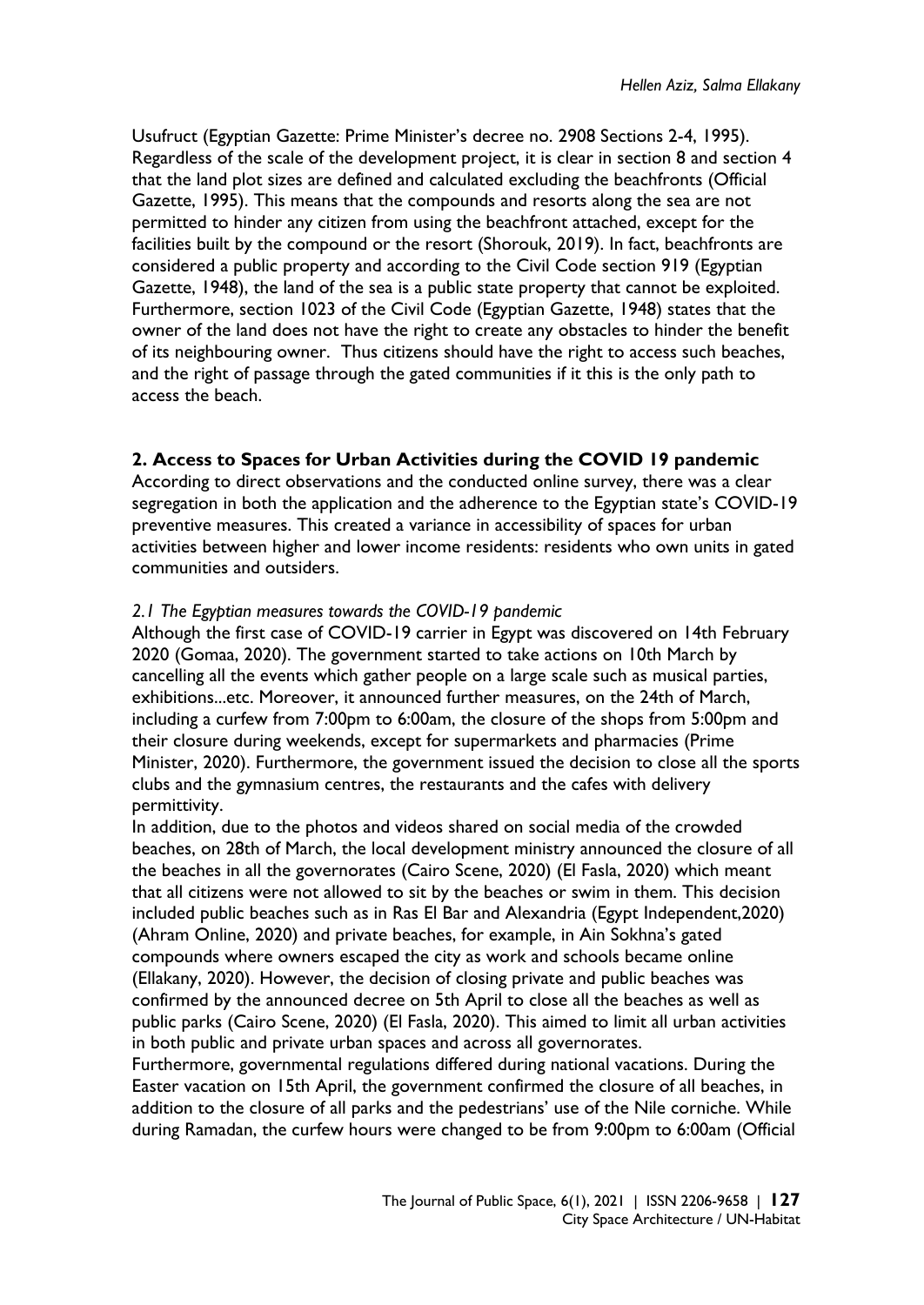Gazette, 2020). Moreover, during Eid vacation from 24 to 29th May, the governmental decision announced the closure of all the shops, beaches, public transportation means and the Nile corniche and the curfew hours were changed to start from 5:00pm (The North Africa Journal, May 2020). After El Eid, starting from June, the government announced that it is obligatory to wear masks in the public spaces, markets, banks and public transportation means, with a fine of 4000 EGP for those who do not adhere to this regulation (Farhat, 2020). Despite the increasing number of the COVID-19 cases in Egypt, the Prime Minister announced that from 26th June, most of the restrictions were lifted and the government moved to coexist with the pandemic. As restaurants, cafés, sports clubs, and cultural facilities such as cinemas and theatres were allowed to be reopened with 25% of their capacity. The decision extended the working hours of the shops and restaurants and the cafes till 9:00 and 10:00pm and public transportation means were allowed to work till midnight. Yet, the closure of the public beaches and parks were extended to avoid the expected crowds. On the other hand, private beaches were allowed to be re-opened which continues to be the case (Egyptian Streets, 2020). Hence, this reflects a segregation in the application of the governmental measures between private gated communities and their surroundings; permitting higher income citizens to enjoy open private urban spaces whether green spaces or beachfronts while prohibiting lower income residents from accessing their public counterparts.

#### *2.2 The Gated communities' residents use of spaces for urban activities during COVID 19 lockdown*

Unified measures to prohibit access to spaces for urban activities, were not enforced on 'private' urban spaces inside gated communities. Hence, during the curfew, it was observed that in most of the gated compounds, the residents were permitted to walk, cycle and run within the gated compounds with no curfew in place and even some shops were open after curfew hours with limited access to the residents (Ellakany, 2020). Additionally, based on the online questionnaire, the majority of the respondents, around 60.5%, did not adhere to the curfew hours inside the gated community. Around 58% of the respondents mentioned that their use of spaces for urban activities increased than before COVID-19, while 21% of the respondents stated that it was the same as before the pandemic and 21% stated that their use of open spaces decreased during the COVID-19 lockdown. In addition, walking was the main activity done in the open spaces during the pandemic according to 74% of the respondents, whereas the answers indicate that other activities included meeting their friends and family as selected by 45.5% of the respondents and cycling as selected by 26.3%. While running and picnic were activities done by 22.8% and 17.5% of the respondents respectively. As El Eid, which is the Muslims' Feast, is one of the key vacations in Egypt for the citizens to celebrate in open spaces or by the sea, the variance in social interaction patterns and the adherence to governmental measures were clearly observed. Even before El Eid, roads leading to the Nile Corniche in Cairo, the 'free' pedestrian path along the Nile, were blocked in some areas, as observed in Zamalek, abiding by the measures applied in April and May. Similarly parks and all public recreational facilities were closed and the curfew starting 5:00pm was strongly adhered to. In terms of access to the beach, other than having no public beaches open and the roads closed during curfew hours, the limited public transport hindered any citizens who are not car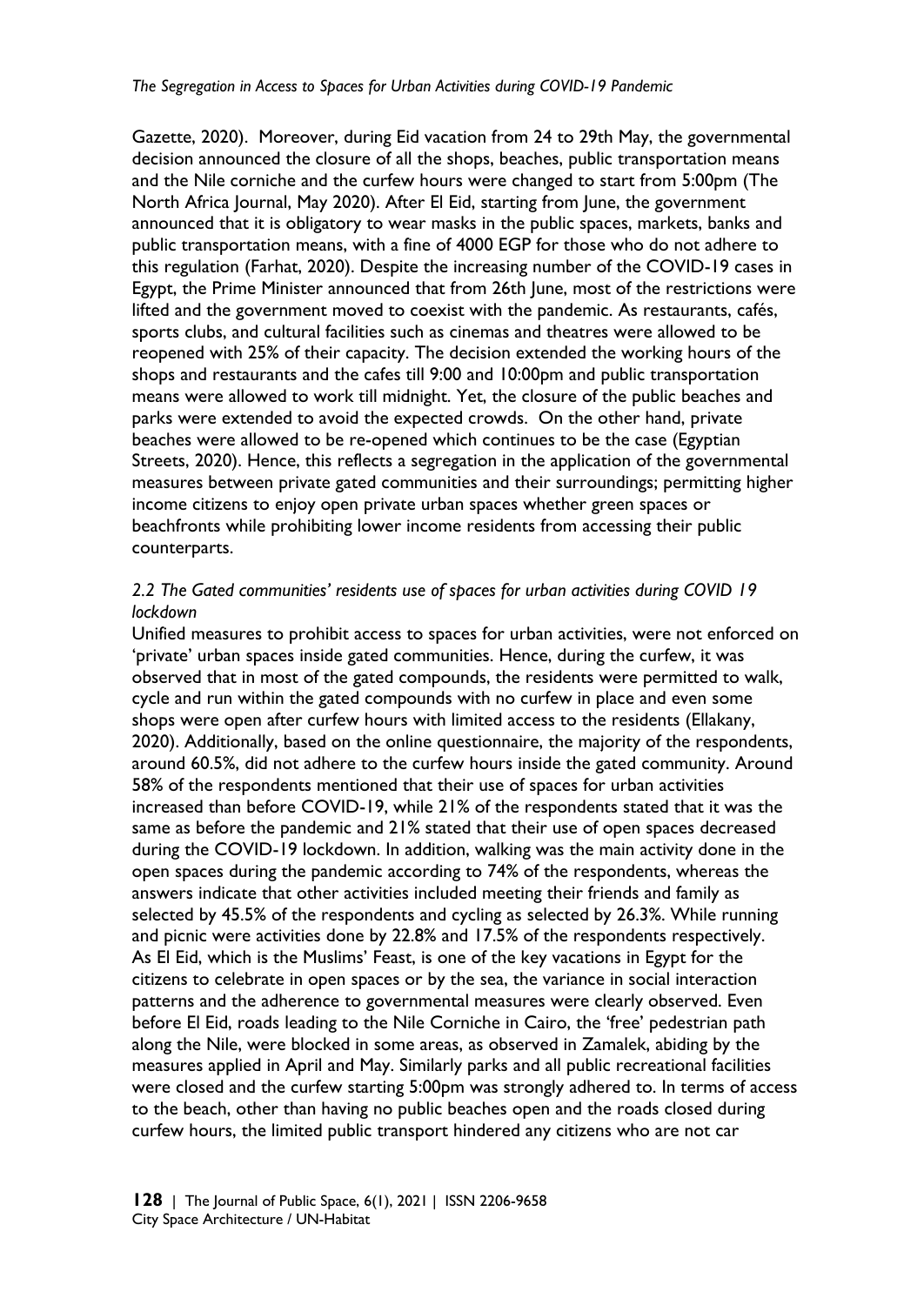owners to travel to the beachside and view it even from a distance. This formed another layer of segregation between citizens who could afford owning cars and who could not.

On the other hand, the application of curfew hours varied in the different sea fronted gated communities. On one hand, the curfew was applied and monitored by the police within gated compounds in the North Coast<sup>[2](#page-6-0)</sup>, but on the other, measures were not applied in most compounds in Ain El Sokhna. Even moving between the different Ain El Sokhna compounds, along the main road, connecting Cairo and the city of Hurghada, after curfew hours was possible with no monitoring and there was lack of adherence to preventive measures within the gated communities (Ellakany, 2020). Moreover, the responses of the online questionnaire confirms that the majority, around 57.7% of the respondents, did not adhere to the curfew hours inside the gated sea fronted gated compounds, however in terms of abiding to the curfew outside the gated communities, the percentage was less as only 38.5% did not adhere to the curfew.



Figure 1. People swimming and sitting at the beach from a distance. Taken in Marina El Alamein gated compound in the North Coast on the 12 of June, before opening private beaches (Author 2020)

In addition, based on the online questionnaire, around 44.6% of the respondents (26 of 65) went to the sea fronted gated communities such as the North Coast, Marsa Allam, El Gouna and Ain El Sokhna during the lockdown. The majority of them around 65.5% of the respondents entered the gate as owners while the others entered as visitors or renters. Their duration of stay varied from one day to a month or more but the majority, around 54%, stayed there for a few days. Their reasons to stay during the lockdown were various, including staying with friends and family, enjoying the open spaces for urban activities or for health and safety reasons: avoiding crowded spaces.

<span id="page-6-0"></span> $2$  Khairy, R. (2020): a resident in gated community. An interview conducted by Ellakany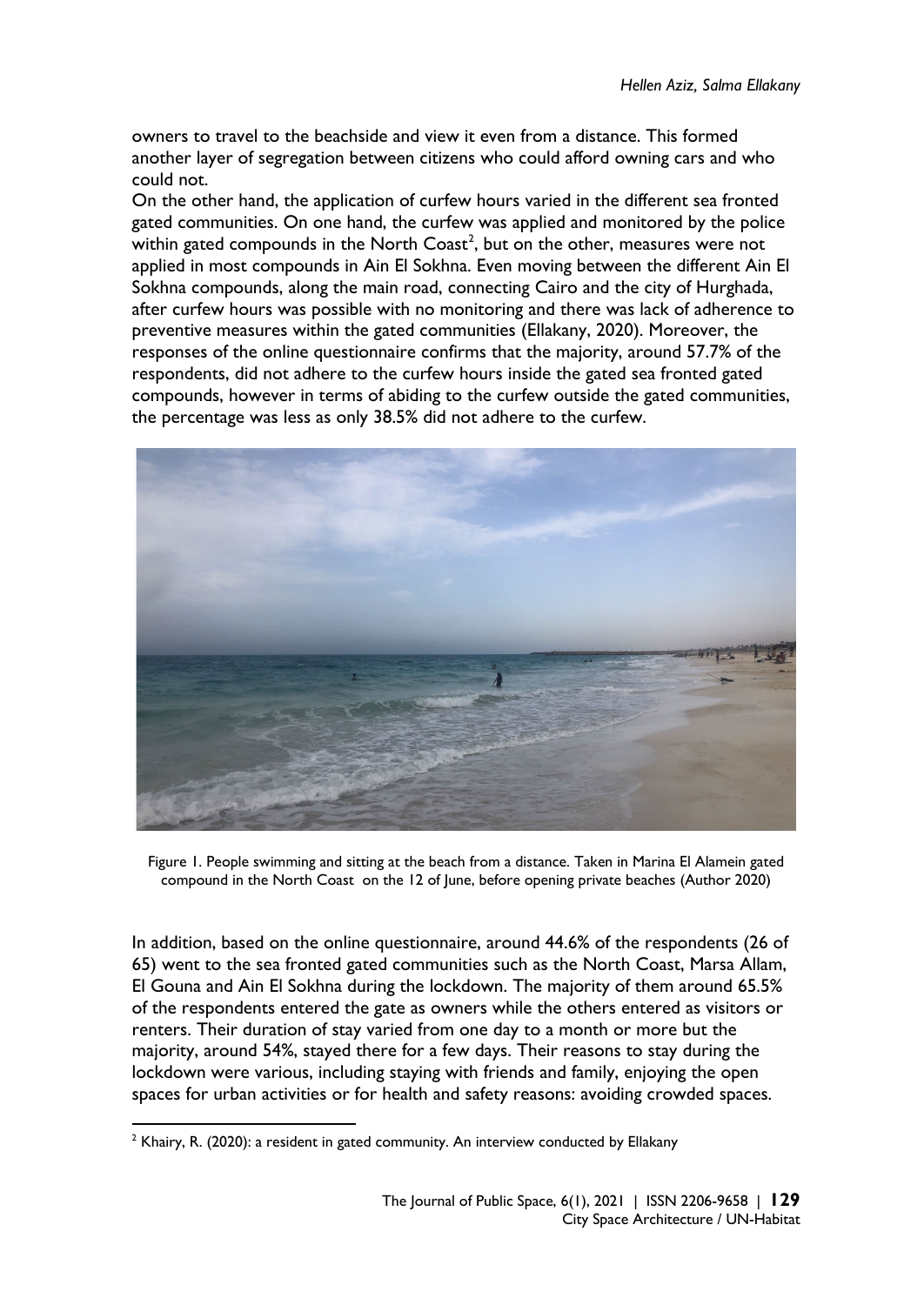*The Segregation in Access to Spaces for Urban Activities during COVID-19 Pandemic*





Figures 2 and 3. People fishing and sitting at the beach from a distance. Taken in Piacera gated compound in Ain El Sokhna during Eid Vacation<sup>[3](#page-7-0)</sup>

<span id="page-7-0"></span><sup>&</sup>lt;sup>3</sup> Khalil, N. (2020): a resident in gated community. An interview conducted by Ellakany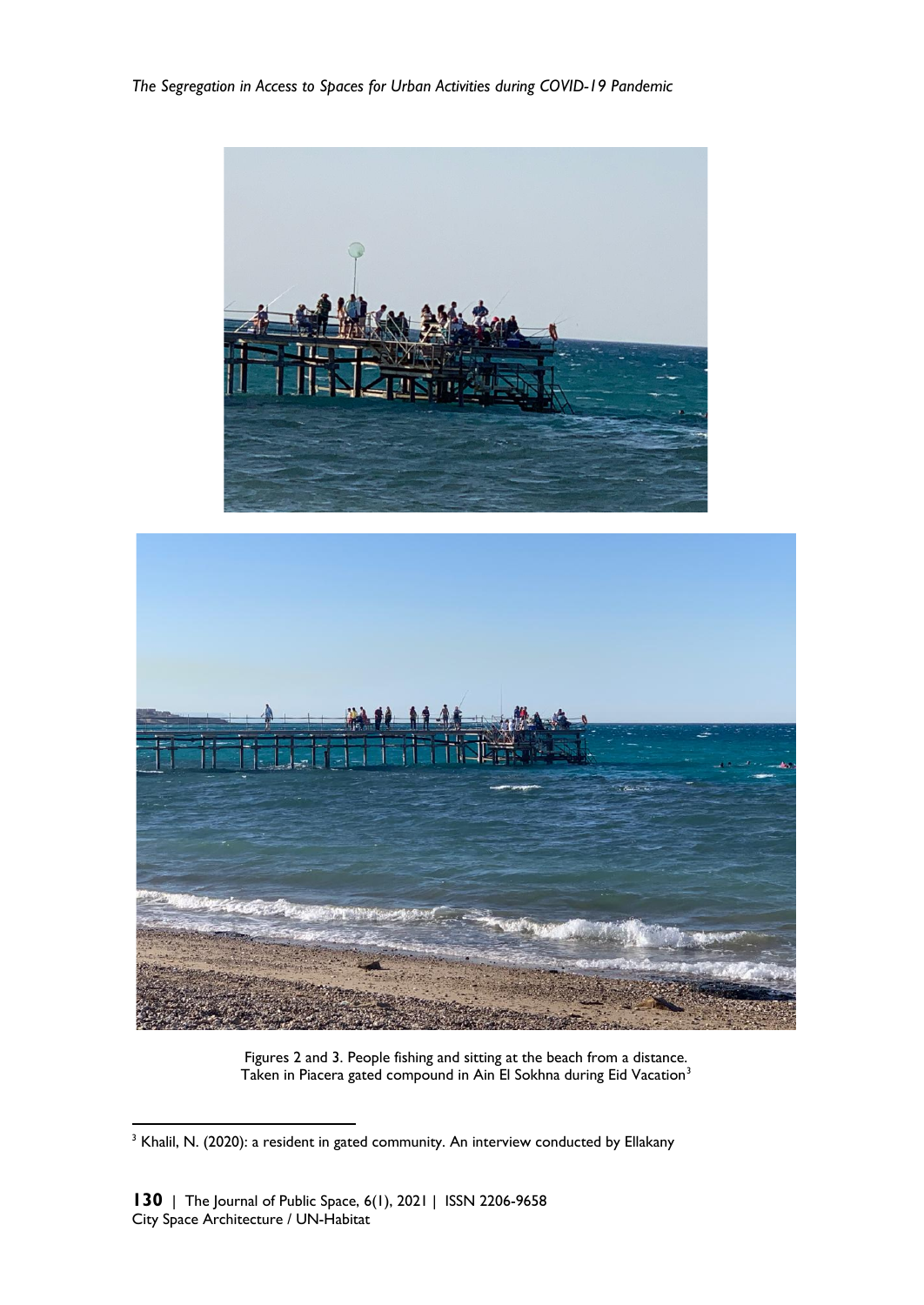However, the main reason for 84.6% of the respondents was to enjoy private beaches that were open during the lockdown. Although, announced governmental measures emphasized that all private and public beaches were to remain closed, some sea fronted gated compounds residents and their authorized visitors, friends and family of the residents, were able to access and use the beach whether by sitting, walking swimming or fishing, as shown in figure 1, 2, 3.

This was even confirmed through the online questionnaire, as around 92% and 88% of the respondents respectively mentioned in the questionnaire that their main activities in sea fronted gated communities were swimming or sitting in front of the sea. In addition to other activities: walking, meeting friends, running, picnic and cycling.

#### **Conclusion**

The purpose of gated communities in Egypt is the development of new urban settlements and tourism development projects as well as attracting private investors for economic development. However, it is evident that they have caused different layers of urban segregation. This applies to all gated compounds whether they are located in extensions to major urban cities such as Cairo or along the coasts of the Mediterranean or Red Sea and whether they are used by their owners permanently or temporarily. This urban segregation is physically visible through the use of fences and gates that create a physical barrier to deliver a sense of safety and sense of security; a key promise for residential unit owners in those compounds. The sense of security in addition to accessing quality 'privatized' urban spaces could be considered main attractions for people choose living in gated communities.

The gated communities' right to build physical barriers creates layers of social segregation between 'insiders' and 'outsiders' whether in terms of access to facilities or the adherence of governing measures and laws. The gates and fences of some gated communities limit the access of the public citizens to 'privatized' facilities and services including green spaces and pedestrian areas. Yet, it is hard to distinguish whether public citizens should have the right to access the internal networks of open spaces of such gated compounds as they are privately developed with minimal to no support from the government. Similarly, sea fronted gated communities limit the access of the citizens to sea fronts. In this case, as sea land is considered public state property, hindering the access of the citizens is considered a violation of public rights.

This segregation between has magnified the social segregation during COVID-19 lockdown measures. Despite the government taking inclusive measures that cover all citizens at the start of the COVID 19 lockdown to control the outbreak, there was a variation in the adherence of the gated communities to the COVID-19 state measures from their surroundings. Although the government's measures limited free movement through having a curfew and prohibiting access to public spaces, gated communities as private property were not subject to monitoring by the state. This resulted in lack of adherence of the government measures within gated compounds, creating a larger degree of variance of access to spaces for urban activities between gated community residents and non-residents. Non-residents had no access to any recreational or open spaces for walking, cycling, running, social interactions and swimming, while based on observation and the online questionnaire, residents and their permitted visitors have shown an increase in the use of public space for urban activities. This was due to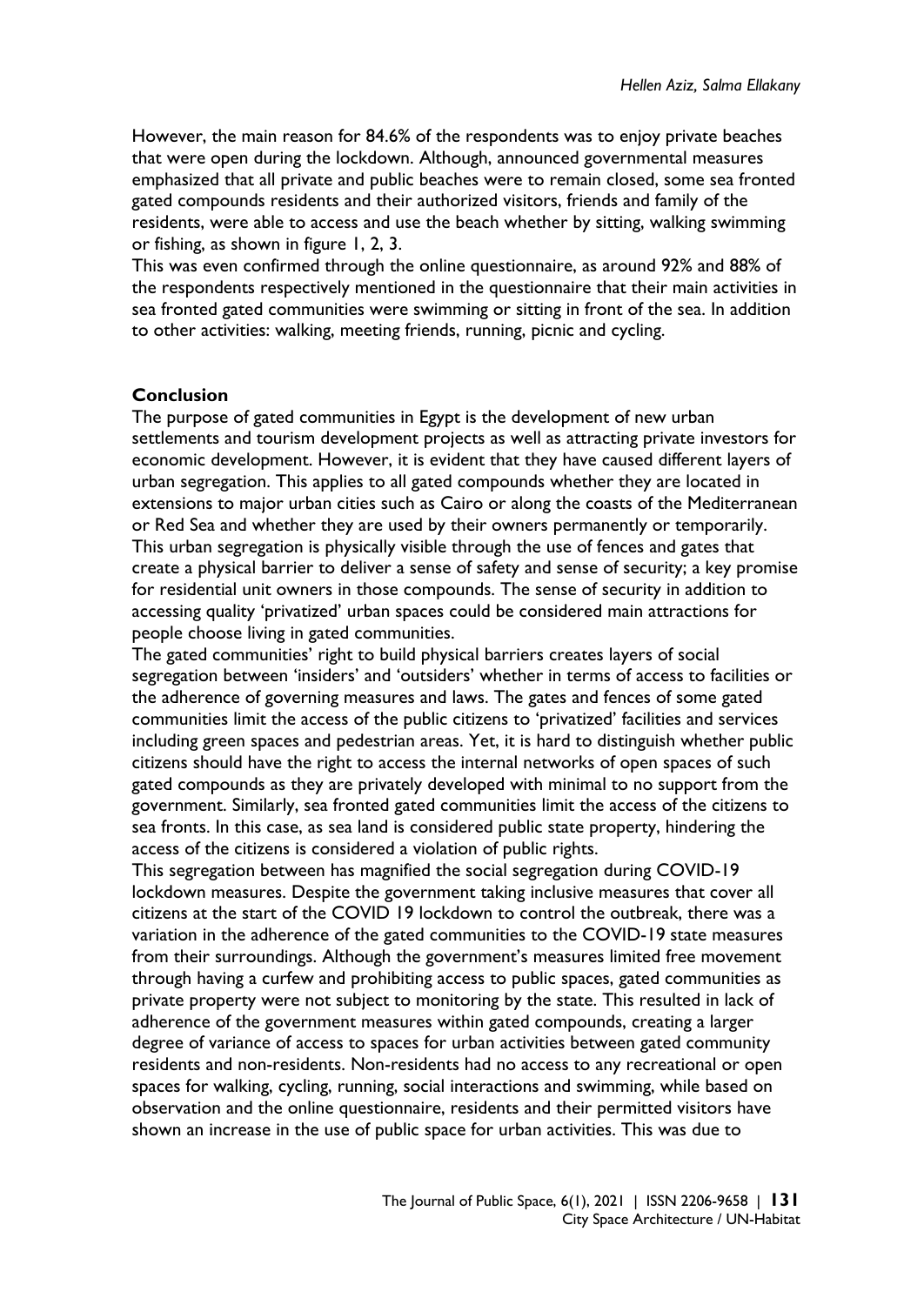residents staying at 'home' which included their residential units and the in-between spaces within the gated compound's walls. This social segregation was even magnified directly by the state through the differentiation in the measures applied to 'privatized' beaches that are currently open and public beaches that remain closed. The paradox being that the restricted access of non-owners to private beaches is considered primarily a violation of citizen rights.

This reflects how gated compounds are treated by the state as isolated zones. This is initially enforced by the allocation of land plots to governmental agencies, NUCA, TDA, with separate budgets and full authority through the right to manage, exploit or transact the allocated land. It is also enforced by the lack of clarity in the laws in terms of citizens' right to pass or not and the lack of adherence to fines related to the violation of the sea fronted gated compounds in allowing citizens' access to public state property: beach areas. Another reason is the differentiation in the application of the regulations and policies on 'private' spaces for urban activities and public spaces for urban activities. Finally, the lack of monitoring and controlling by the state to the abidance to policies and regulations inside gated compounds.

As the COVID 19 pandemic was a unique sudden case for both the gated compounds and the state, there are key learnings. First, measures that prohibit access of citizens to spaces for urban activities could be less strict in terms of complete prohibition but remain limiting in terms of number of citizens to ensure safety of citizens. Second, for existing gated communities that have had owners paying higher rates in return for quality private services, there should be clear distinction of the rights of owners versus non-owners on the level of the state where measures should be similarly applied to all citizens regardless of their income and related privileges. Third, for land plots under development as gated communities, semi-gated compounds such as the model of Al Rehab or Madinaty that balance between private properties and networks of private open spaces and services accessible to the public could offer a better option and should be enforced through the state agreements with investors and developers. Optimally, desert land developed should have new alternative models rather than the development of gated communities. Because gates and fences would always form a certain form of segregation regardless of type. Yet, further research needs to be conducted to find alternative models that would ensure the access to quality-maintained spaces for urban activities even when made more accessible to the public.

#### **References**

- Attia, S. (2011). "Rethinking Public Space in Cairo: The Appropriated Tahrir Square", published as part of Trialog 108 (Online) Available at [https://www.cpas](https://www.cpas-egypt.com/pdf/Sahar_Attia/Rethinking%20Public%20Space%20in%20Cairo.pdf)[egypt.com/pdf/Sahar\\_Attia/Rethinking%20Public%20Space%20in%20Cairo.pdf](https://www.cpas-egypt.com/pdf/Sahar_Attia/Rethinking%20Public%20Space%20in%20Cairo.pdf) (accessed 29 July 2021)
- Bődy, P. (1998) "Lukovich Tamás: A posztmodern kor városépítészetének kihívásai", Tér és Társadalom, 12(4), pp. 161–164. doi: 10.17649/TET.12.4.494.
- Cairo Scene (2020), A media agent and online newspaper (accessed 29 July 2020).
- Denis, E. (2006). "*Cairo as Neoliberal Capital"*. In Singerman, D. and Amar, P. (eds.) Cairo Cosmopolitan: politics, culture and urban space in the new globalized Middle East (47-71). The American University in Cairo Press.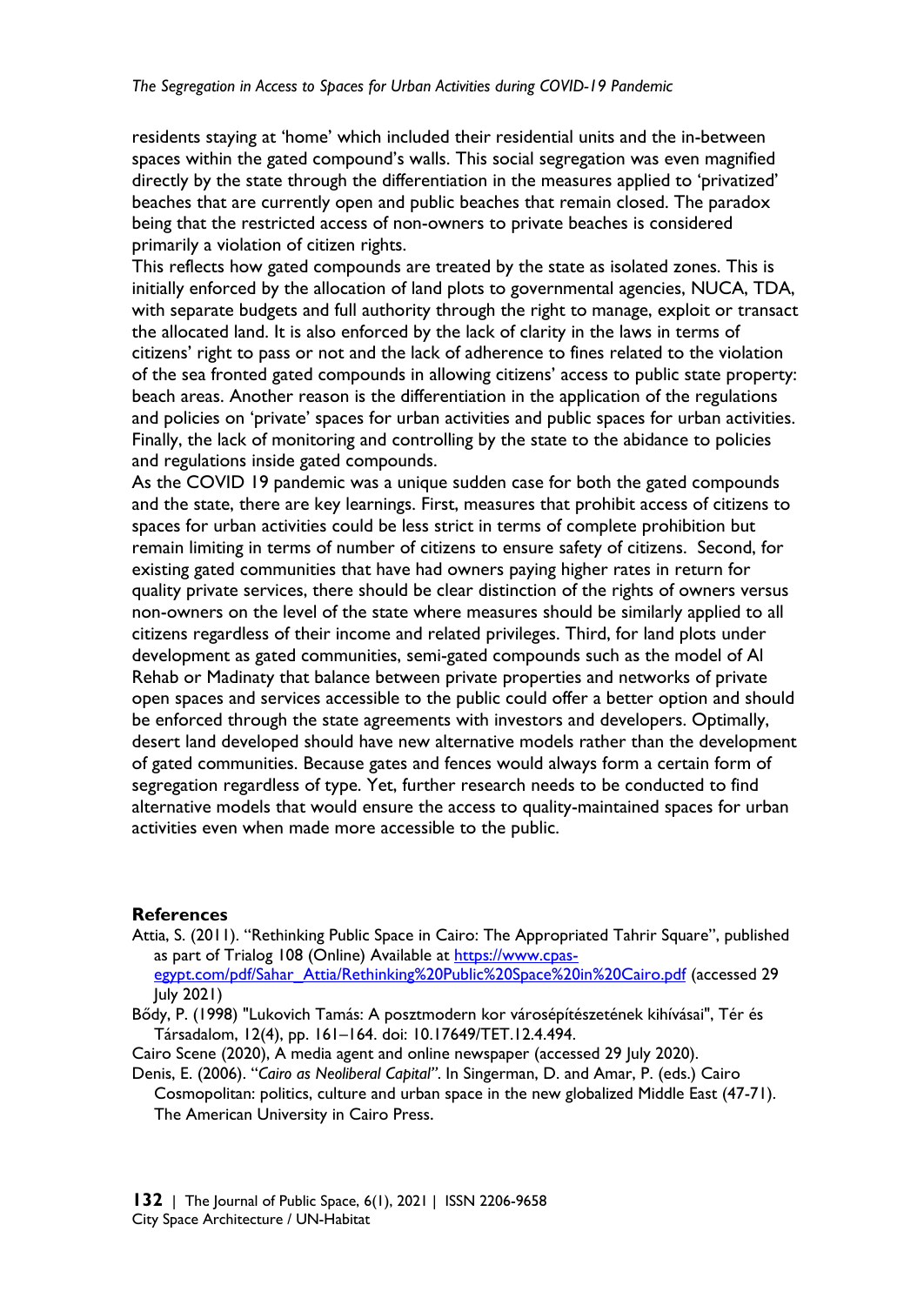- Egypt Independent (2020), *"Damietta Governor closes beaches as part of anti-virus measures"*, published on 28 March 2020. (Online) Available at [https://egyptindependent.com/damietta](https://egyptindependent.com/damietta-governor-closes-beaches-as-part-of-anti-virus-measures/)[governor-closes-beaches-as-part-of-anti-virus-measures/](https://egyptindependent.com/damietta-governor-closes-beaches-as-part-of-anti-virus-measures/) (accessed on 30 July 2020).
- Egyptian Streets (2020): *"Egypt Lifts Most COVID-19 Restrictions, Moves to 'Coexist' With the Virus",* published on Egyptian Streets news on 23 June 2020. (Online) Available at [https://egyptianstreets.com/2020/06/23/egypt-lifts-most-COVID-19-restrictions-moves-to](https://egyptianstreets.com/2020/06/23/egypt-lifts-most-covid-19-restrictions-moves-to-coexist-with-the-virus/)[coexist-with-the-virus/,](https://egyptianstreets.com/2020/06/23/egypt-lifts-most-covid-19-restrictions-moves-to-coexist-with-the-virus/)(accessed 29 July 2020).
- ElFasla (2020). "*The Egyptian regulations during COVID-19 pandemic"*, published on El Fasla online media agent, (accessed 29 July 2020).
- Farhat, T. (2020), *"Citizens not wearing face masks will face EGP4,000 penalty, imprisonment: Radwan",* published on Daily News Egypt on 21 May 2020 (accessed 29 July 2020).
- Gomaa, A. (2020*), "The Ministry of Health reveals the fate of the first case of COVID-19 in Egypt"*. (Online) Available at [:https://www.msn.com/ar-eg/news/national/,](https://www.msn.com/ar-eg/news/national/%D9%88%D8%B2%D8%A7%D8%B1%D8%A9-%D8%A7%D9%84%D8%B5%D8%AD%D8%A9-%D8%AA%D9%83%D8%B4%D9%81-%D8%B9%D9%86-%D9%85%D8%B5%D9%8A%D8%B1-%D8%A3%D9%88%D9%84-%D8%AD%D8%A7%D9%84%D8%A9-%D9%83%D9%88%D8%B1%D9%88%D9%86%D8%A7-%D9%81%D9%8A-%D9%85%D8%B5%D8%B1/ar-BB101McC) published on Masrawy newspaper on 15 February 2020 (accessed 29 July 2020).
- Marafi, S. (2011). "*The Neoliberal Dream of Segregation: Rethinking gated communities in Greater Cairo"* (Master Thesis)
- Masrawy (2019). *"It has been stipulated for 40 years .. Learn about the crisis of using beaches"*, published on Masrawy newspaper on 7 September 2019. (Online) Available at [https://www.masrawy.com/news/news\\_egypt/details/2019/9/7/1630536/%D9](https://www.masrawy.com/news/news_egypt/details/2019/9/7/1630536/%D9) (accessed on 29 July 2020)
- Murphy, J. (2010). *"The Nationalist Neoliberalism of your Desires: The case of Egypt"* (Bachelor Thesis)